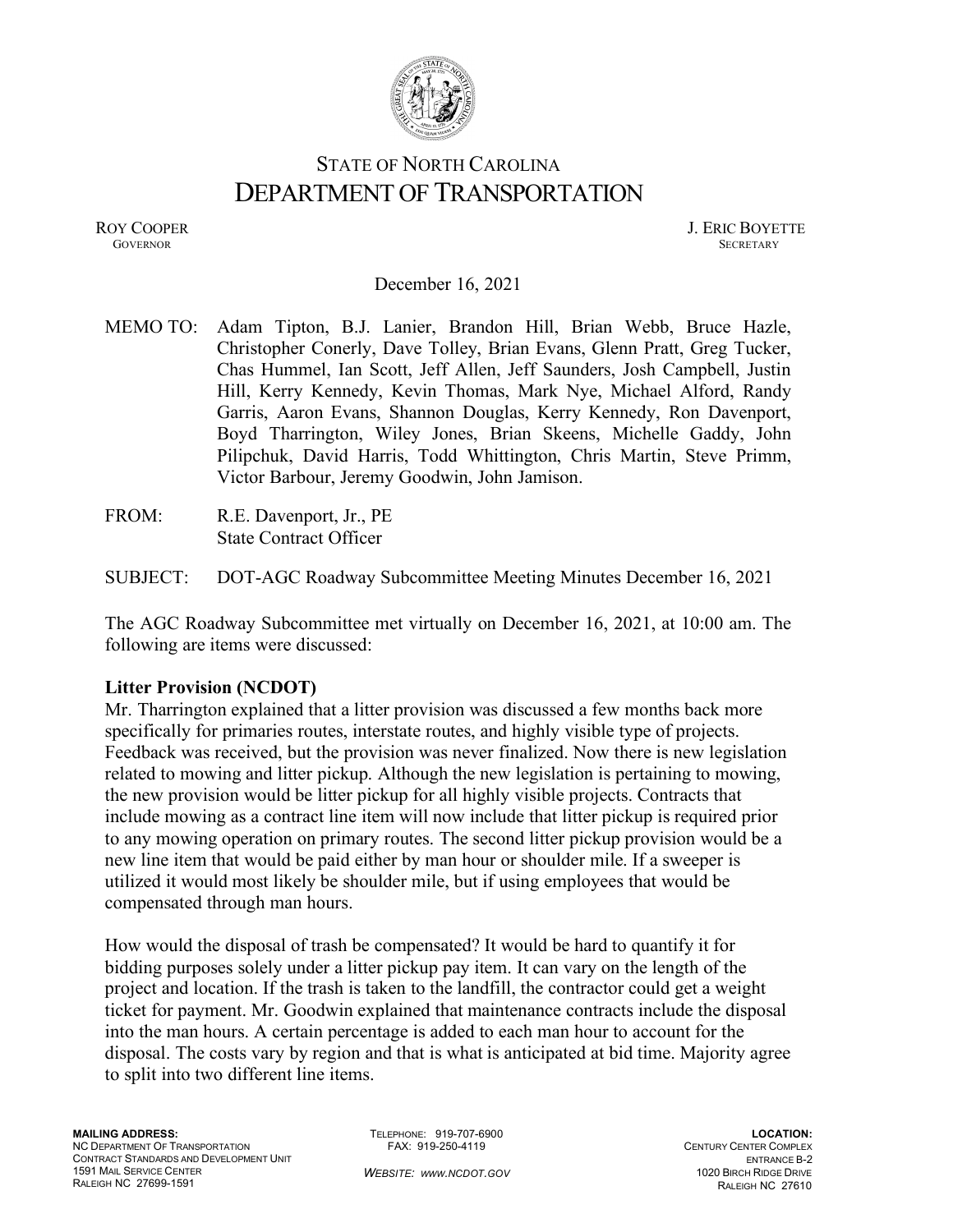For scheduling, litter pickup would need to be completed between one to five days before the mowing operations.

Traffic control would be compensated with contract line items. For manual litter pickup there would not be a lot of traffic control other than signs. For sweeper you would use the moving operation standard. Bidders would include the anticipated costs for the slowmoving operation into other line items: cones, crash trucks, lump sum traffic control, etc. If it is open to interpretation when traffic control is needed or included at bid time, there will be dispute between the contractor and Resident Engineer. Referring to the standard drawing for certain scenarios within the provision may avoid a lot of confusion on both sides.

# **Resurfacing Projects Erosion Control Pay Items (AGC)**

The erosion control items tend to underrun on these types of contracts. Has the department evaluated the estimated quantities versus actual and will there be any adjustments in future contracts? Mr. Goodwin stated that they utilize a spreadsheet to calculate EC quantities, but it has not been adjusted in a while. The spreadsheet is based on a wider amount of disturbance. This is something Roadside Environmental can review. It is difficult to get subcontractors to bid on small quantities.

# **Hydro-mulch (AGC)**

There are 3 Divisions that do not allow hydro mulch on any of their projects, and it seems to be preference. If the contractor is proposing to utilize the hydro mulch as the asphalt tack that would not be an issue. The only concern is if they are trying to eliminate the straw too. Mr. Tharrington will have the conversation with the 3 DCEs about allowing hydro-mulch in place of asphalt tack. DCEs and Resident Engineers should have the discussion as well because most decisions are made in the field. Roadside Environmental Unit does not have any issues with using hydro-mulch in place of asphalt tack.

# **404 Permit Modification Review and Approval Process (AGC)**

Contractors are seeing a delay on the review and approval process for the environmental permits. Does NCDOT foresee any improvement. Mr. Jamison informed the group that there was a lawsuit that invalidated the 401-water quality certification ruling of late 2020. The Core of Engineers and EPA did not have a water quality certification to work under for the past two months; therefore, all modifications and new permits were halted. The Core and EPA has received feedback and a work around to start processing some of those permits. Mr. Jamison stated that the agency has picked up on reviewing and approving permits. The only issue is that a lot of the regulations have reverted to the original 1971 documents, and they are working on trying to modify these old rules. EPA is working behind the scenes to try to merge/adapt with the current standards. There are currently not a lot of details, but they are working as quickly as possible to resolve this issue. They may be utilizing the upcoming holidays to resolve it.

# **Rock Plating UOM (AGC)**

Rock plating is currently paid by the square yard, and many would prefer a tonnage unit of measure. Each location can vary of type of stone required and it can be dangerous for inspection staff to measure some of these slopes. CCU will review this proposal and previous discussions to see if this is a better method of payment.